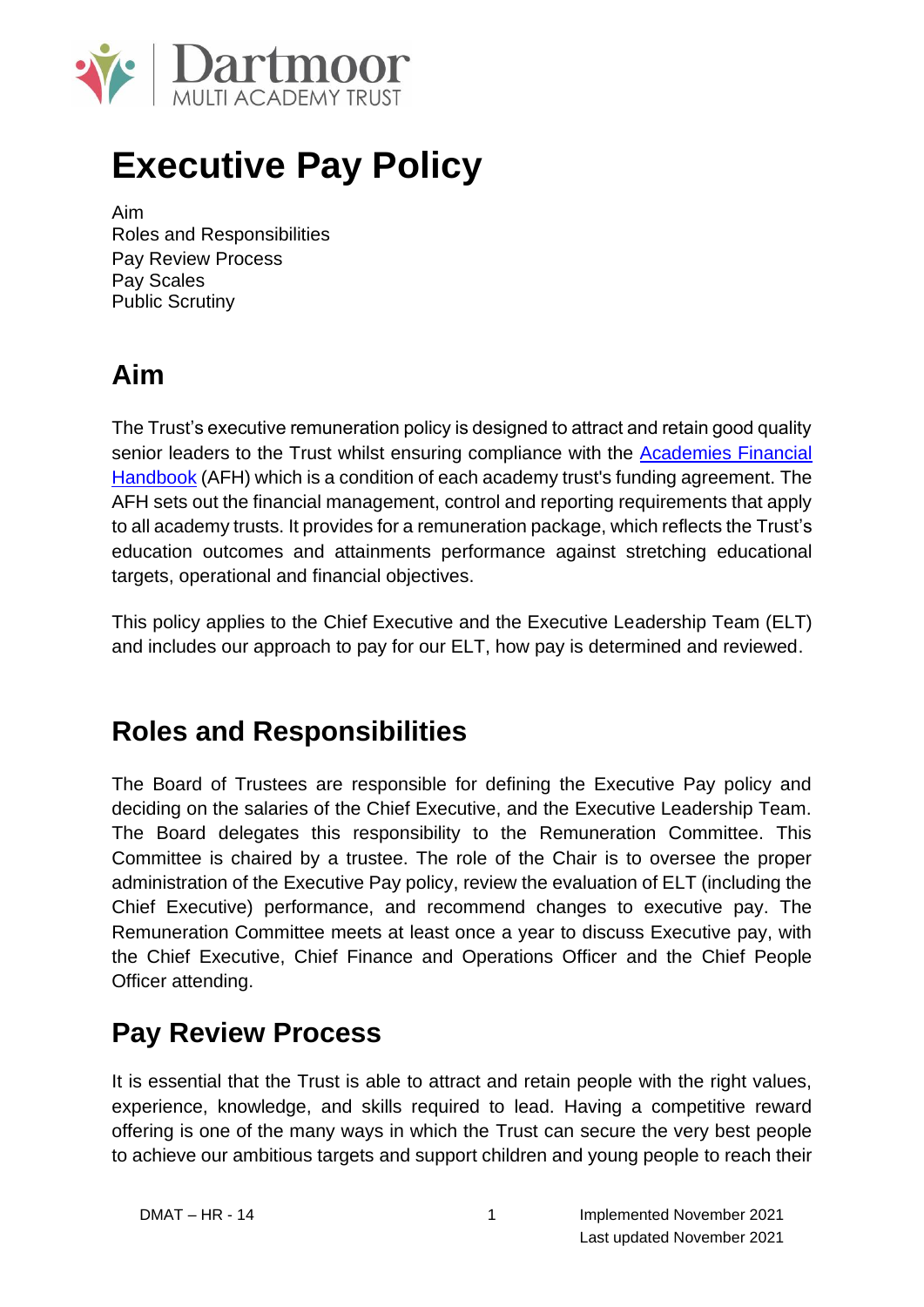

potential in educational achievements. It is our aim to achieve this through fair salaries for talented people and this will define our approach to pay.

To successfully recruit and retain a high calibre ELT, it is essential that the salary and benefits offered are competitive in the relevant market. The market sector used for making this assessment will depend on the relevant area of profession the ELT member is recruited from, and the value of the level of skills, knowledge and experience required performing in the role. This can range from the not-for-profit sector to the public sector (for example for roles in education) or commercial sector (for professional roles such as finance.

Whilst the Trust does not seek to compete on salary terms with the commercial sector, it does need to know what the comparator salaries are for those roles in commercial roles and the pay differentials should candidates wish to move from these sectors.

When reviewing salaries for ELT annually, academic performance and pupil outcomes across the Trust to ensure that the Trust is providing the highest standard of education to its pupils will be reviewed, financial performance of the Trust alongside benchmarking with relevant sectors and requirements as set out in the AFH. Additionally, future plans such as leading expansion of the Trust and engaging the local community will be considered.

Decisions to award pay progression must be related to the individual's performance, as assessed through the Trust's performance review arrangements, and should not be awarded automatically. Instead, they should be linked to a clear and measurable set of Key Performance Indicators and objectives. The Remuneration Committee must be satisfied that there is an evident link between the levels of achievement of the individual and across the trust and pay progression. Pay ranges should only be reviewed when there have been significant changes to responsibilities and not just because the top of the current range has been reached.

## **Pay Ranges**

| Role                                          | Minimum £ | Maximum £ |
|-----------------------------------------------|-----------|-----------|
| <b>Chief Executive Officer</b>                | 125,000   | 145,000   |
| <b>Chief Operations Officer</b>               | 92,959    | 99,950    |
| <b>Executive Director -</b><br><b>Schools</b> | 109,914   | 117,197   |
| Executive Director - Civic<br>Leadership      | 83,971    | 92,624    |

The current pay ranges for the ELT are set out below: